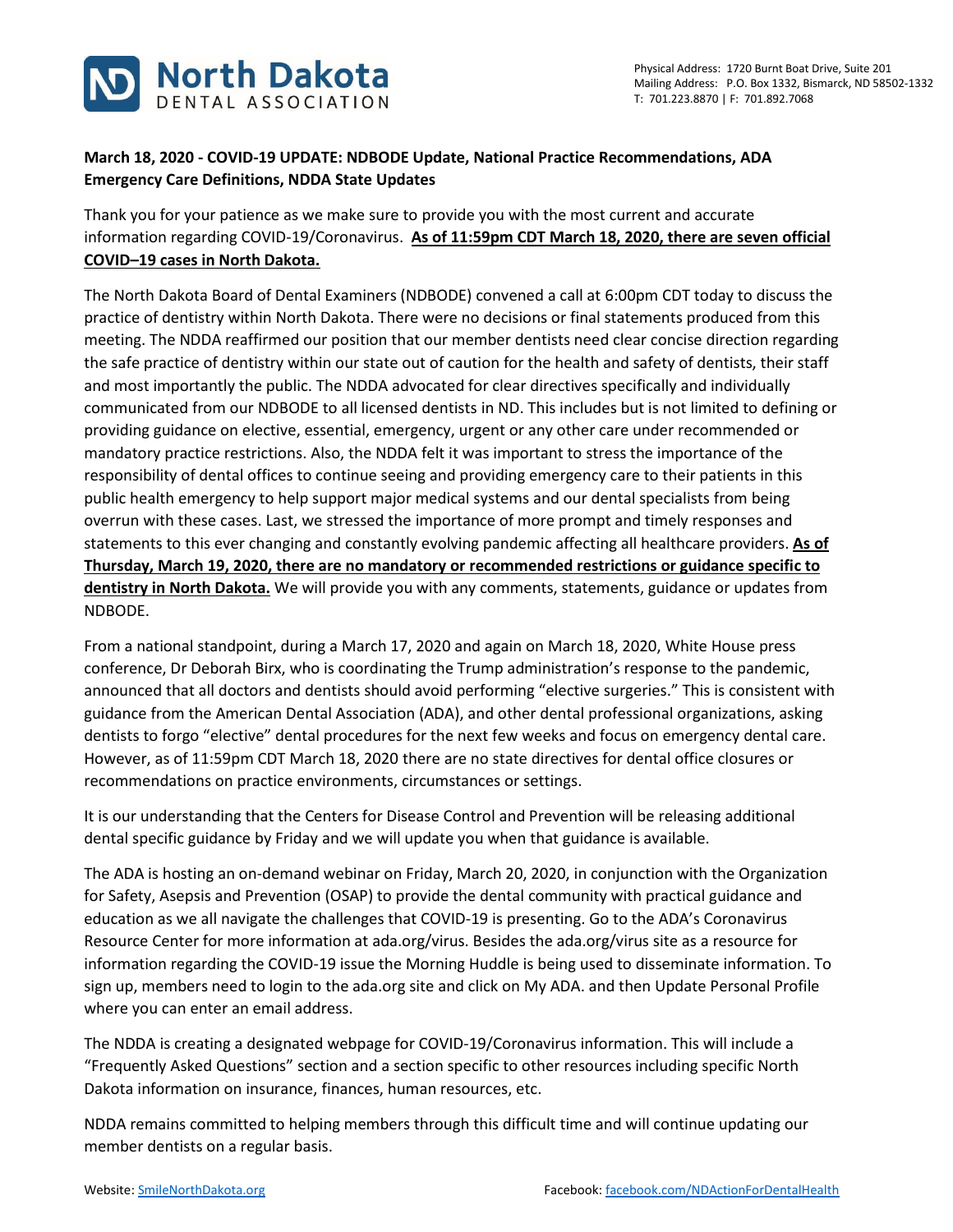

The ADA recognizes that state governments and state dental associations may be best positioned to recommend to the dentists in their regions the amount of time to keep their offices closed to all but emergency care. This is a fluid situation, and those closest to the issue may best understand the local challenges being faced.

The following should be helpful in determining what is considered "emergency" versus "non emergency." This guidance may change as the COVID-19 pandemic progresses, and dentists should use their professional judgment in determining a patient's need for urgent or emergency care.

## **1. Dental emergency**

Dental emergencies are potentially life threatening and require immediate treatment to stop ongoing tissue bleeding, alleviate severe pain or infection, and include:

- \* Uncontrolled bleeding
- \* Cellulitis or a diffuse soft tissue bacterial infection with intra-oral or extra-oral swelling that potentially compromise the patient's airway
- \* Trauma involving facial bones, potentially compromising the patient's airway

**Urgent dental care** focuses on the management of conditions that require immediate attention to relieve severe pain and/or risk of infection and to alleviate the burden on hospital emergency departments. These should be treated as minimally invasively as possible.

- \* Severe dental pain from pulpal inflammation
- \* Pericoronitis or third-molar pain
- \* Surgical post-operative osteitis, dry socket dressing changes
- \* Abscess, or localized bacterial infection resulting in localized pain and swelling.
- \* Tooth fracture resulting in pain or causing soft tissue trauma
- \* Dental trauma with avulsion/luxation
- \* Dental treatment required prior to critical medical procedures
- \* Final crown/bridge cementation if the temporary restoration is lost, broken or causing gingival irritation

## **Other urgent dental care:**

- \* Extensive dental caries or defective restorations causing pain
	- o Manage with interim restorative techniques when possible (silver diamine fluoride, glass ionomers)
- \* Suture removal
- \* Denture adjustment on radiation/oncology patients
- \* Denture adjustments or repairs when function impeded
- \* Replacing temporary filling on endo access openings in patients experiencing pain
- \* Snipping or adjustment of an orthodontic wire or appliances piercing or ulcerating the oral mucosa